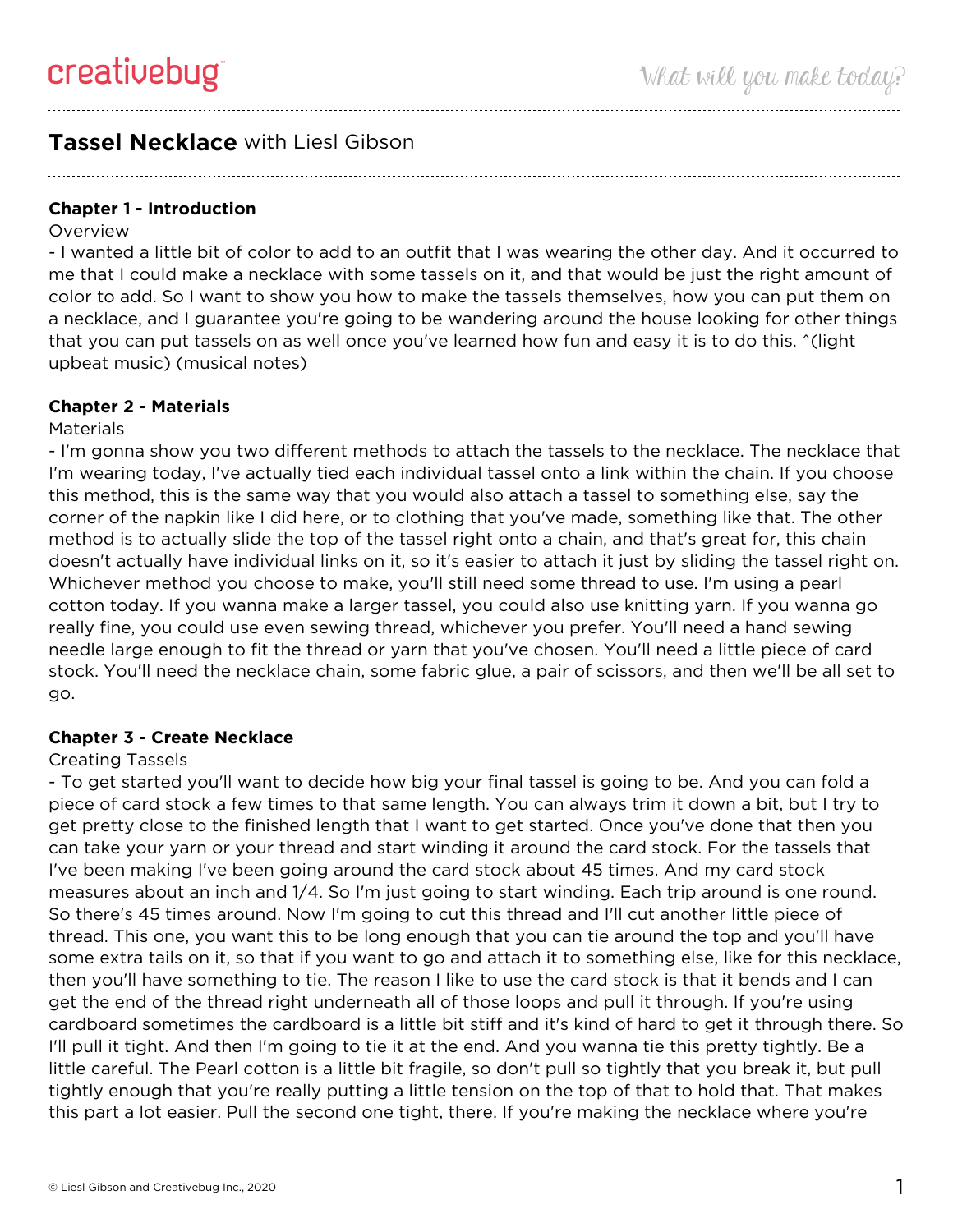sliding the tassels onto the chain this is when you want to put that chain right inside of the loop here. I'll just put it right through the loop and then I'm going to fasten the chain, just to prevent it from sliding back out. Now I can slip that whole wrapped yarn loop right off of the card stock. There we go. Because the chain is in there I'm going to hold onto those two thread tails at the top and I'm also going to hold onto the chain. So the next step will be to wrap the top of the tassel. I'll be holding onto the two tails at the top of the tassel and because the chain is here I'll also hold onto that at the same time. I'm going to be holding those tight while I wrap around the tassel. So to get started with the wrap take the end of the thread and just hold that at the very top. We're also going to make a little loop here, and now I'm going to start wrapping near the top of the tassel, leave a little bit of room, and I'm going to work my way down. Wrap as tightly as you can and keep the threads lying next to each other as best as you can. So you're just working your way down with each consecutive wrap laying right next to the thread above it. Just work your way down. And here, again, I like to count. I was wrapping about I think 10 times for the tassels that I made already, so I think I have about 10 times there. Now I can cut the end my yarn, leave yourself a tail a few inches long, and that loop that you had left we're going to put the end of the thread right through that loop, I'm going to hold that in place, and then I'm going to reach back to the first thread, the tail that we had left at the very top, and I'm going to pull that. And it's going to pull the loop and make a nice little knot that hides the ends of the thread. So we've just hidden the knot right underneath the wrapping that way. Now I'm just gonna use a little bit of fabric glue to make sure that that knot doesn't go anywhere. And if you have a pin handy it's useful to just put a little bit of fabric glue on the end of the pin. I like the Fray Check, because it dries completely clear, you don't have any white on there. I'm just taking a tiny bit of the fabric glue and just touching in onto the end, that top end, and that will prevent that knot from slipping and going any place. Once you've done that, the glue can even still be wet, just go in and trim the end of that thread. And then you can trim any ends that are sticking out and you can cut right through the end of that loop, so that you're freeing all the ends of the tassel. Now I think the tassel needs a little bit of a haircut at this point, because some of the ends are a little uneven. So you just go in and trim those down, check it in a few spots to make sure they're all even. And your tassel is done. If you've slipped it onto the chain like this you can also go in and this thread that we had tied at the top you can just take this right out now. So you won't need those tails if you've slipped it onto the chain, but if you're going to attach the tassel to an individual link on a necklace or onto something else that you've made then you'll wanna keep those tails in place. So that's the necklace with the tassels slipped onto the chain. Now I'm going to show you again and this time we'll attach the tassel onto the napkin, just as I did for my necklace, where I actually tied it onto an individual link. So let's start again. I've got my card stock, this time I'm making a yellow tassel. So I'll wrap it around again. I was doing 45 times, so I'll do 45 this time as well. Okay, so there's 45 times around. Again, I'll cut my thread, and now cut another piece to tie around the top of the tassel. Slip one end underneath to grab it, and then tie it at the top. There we go. All right, so now I don't need to put the chain in there, I can just slip this off. And now I can start wrapping around the top of the tassel. I leave a tail at the top, make a loop that we'll go through, and then I'm gonna start wrapping. And I'm gonna go 10 times around. And just lay each wrap right next to the wrap above it. That's about 10 times. Now I can cut my thread. There we go. So I'll go through that loop with the end and pull on the tail to knot it. And then again, I'm just gonna put a little bit of fabric glue there. And then before it's dry I'll trim it down really close. And now I can cut the ends and give my tassel its little haircut. And we have another tassel finished. So this is my second tassel and I've left the ends long here, so that we can attach it to the pillow or a napkin or